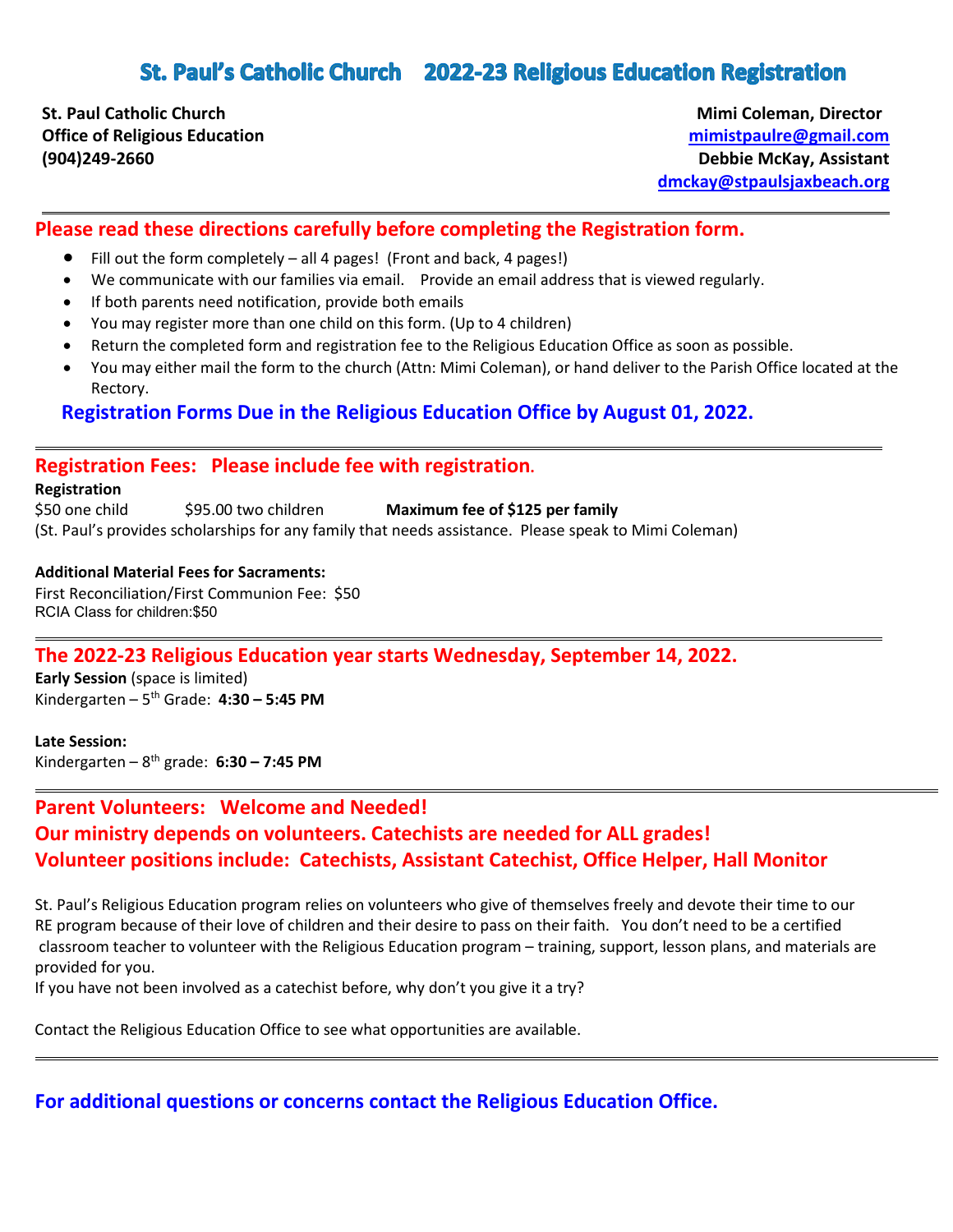# **St. Paul's Catholic Church, Jacksonville Beach, FL 32250 Religious Education Registration 2022-23 Family Information**

| Father's Name:                                                                                                                                                                                                                       |                                                                                               |                                                                                                                                                                                                                                                                                           |            |                                                          |             |
|--------------------------------------------------------------------------------------------------------------------------------------------------------------------------------------------------------------------------------------|-----------------------------------------------------------------------------------------------|-------------------------------------------------------------------------------------------------------------------------------------------------------------------------------------------------------------------------------------------------------------------------------------------|------------|----------------------------------------------------------|-------------|
|                                                                                                                                                                                                                                      | First                                                                                         |                                                                                                                                                                                                                                                                                           | Last       |                                                          | Cell Number |
|                                                                                                                                                                                                                                      | Religion                                                                                      |                                                                                                                                                                                                                                                                                           | Occupation |                                                          | Home Number |
|                                                                                                                                                                                                                                      |                                                                                               |                                                                                                                                                                                                                                                                                           |            |                                                          |             |
|                                                                                                                                                                                                                                      | First                                                                                         |                                                                                                                                                                                                                                                                                           | Last       |                                                          | Cell Number |
|                                                                                                                                                                                                                                      | Religion                                                                                      |                                                                                                                                                                                                                                                                                           | Occupation |                                                          | Home Number |
|                                                                                                                                                                                                                                      |                                                                                               | Mailing Address: Manual Address: Albert Mailing Address: Manual Address: Manual Address: Manual Address: Manua                                                                                                                                                                            |            |                                                          |             |
|                                                                                                                                                                                                                                      | Street                                                                                        |                                                                                                                                                                                                                                                                                           | City/State | Zip<br>Language spoken at home: Language spoken at home: |             |
|                                                                                                                                                                                                                                      | (Mr. and Mrs., Ms., Dr. and Mrs., etc.)                                                       |                                                                                                                                                                                                                                                                                           |            |                                                          |             |
|                                                                                                                                                                                                                                      |                                                                                               | Please provide a valid email address that is checked regularly. Email is our primary source of communication.                                                                                                                                                                             |            |                                                          |             |
|                                                                                                                                                                                                                                      |                                                                                               |                                                                                                                                                                                                                                                                                           |            | email belongs to: __________                             |             |
|                                                                                                                                                                                                                                      |                                                                                               | Add'l Email (Only if necessary) Manual Communication and the email belongs to:                                                                                                                                                                                                            |            |                                                          |             |
| Marital Status: Married _____ Divorced _____ Separated ____ Single ____ Widow ____<br>Child/Children live with: ( ) Father ( ) Mother ( ) both ( ) other<br>If separated/divorced, does other parent have legal access? () Yes () No |                                                                                               |                                                                                                                                                                                                                                                                                           |            |                                                          |             |
|                                                                                                                                                                                                                                      |                                                                                               | <b>Registered members of St. Paul's Church:</b> () Yes () No If no, parish/church affiliation:<br>Have you previously participated in St. Paul's Religious Education program? () Yes () No<br>If no, have you been involved with another Religious Ed. or Catholic school program? () Yes |            | ( ) No                                                   |             |
|                                                                                                                                                                                                                                      |                                                                                               | Name and location of previous program: Name and South Article and South Article and South Article and South Article and South Article and South Article and South Article and South Article and Article and Article and Articl                                                            |            |                                                          |             |
|                                                                                                                                                                                                                                      | Our program relies on parent volunteers.<br>No experience necessarytraining will be provided. | Please consider volunteering in Religious Education. We are in need of the following areas listed below.<br>Catechist: Catechist Aide: Catechist: Catechist: Catechist: Catechist: Catechist: Catechist: Catechist: Catechist                                                             |            |                                                          |             |
| 1 child: \$50                                                                                                                                                                                                                        | by check or cash.                                                                             | Religious Education Registration: Payment Due at Time of Registration<br>2 children: \$95 Maximum fee per family: \$125                                                                                                                                                                   |            | <b>Fees Due:</b><br>RE Registration:<br>Additional Fee:  |             |
|                                                                                                                                                                                                                                      | <b>Additional Materials Fee for Sacraments:</b>                                               |                                                                                                                                                                                                                                                                                           |            |                                                          |             |
|                                                                                                                                                                                                                                      |                                                                                               | Sacraments of Reconciliation and First Communion: \$50                                                                                                                                                                                                                                    |            |                                                          |             |
| RCIA class for children \$50                                                                                                                                                                                                         |                                                                                               |                                                                                                                                                                                                                                                                                           |            |                                                          |             |

**Registration Forms Due in the Religious Education Office by August 1, 2022.**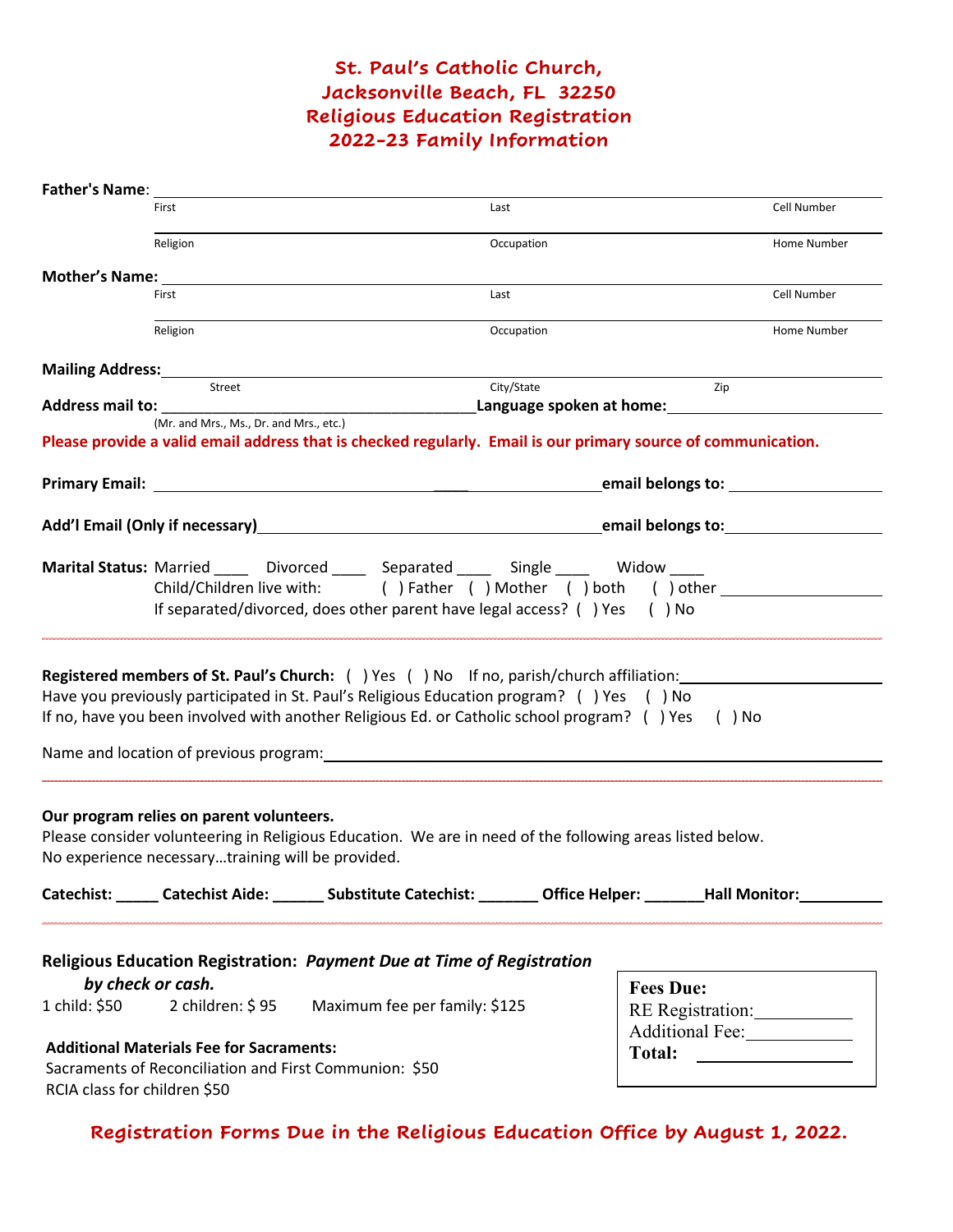# **2022-23 Student Information**

|                                                        |                                                                                                                                                                                                                                                                                                                                                                                                                                                                                               | <b>Session preferences are:</b> |                                         |              |
|--------------------------------------------------------|-----------------------------------------------------------------------------------------------------------------------------------------------------------------------------------------------------------------------------------------------------------------------------------------------------------------------------------------------------------------------------------------------------------------------------------------------------------------------------------------------|---------------------------------|-----------------------------------------|--------------|
|                                                        | Early Session: Grades K - 5: 4:30 $-$ 5:45<br>If your child is in 3 <sup>rd</sup> grade or higher and needs preparation for the sacraments of Baptism, Reconciliation (Penance) and/or Eucharist<br>(Holy Communion) please speak directly to the DRE.<br>If your child was not baptized in the Catholic Church, please note in which faith they received their baptism.<br>Children not baptized at St. Paul's, must have a Baptism Certificate on file with the Religious Education Office. |                                 | Late Session: Grades K - 8: 6:30 – 7:45 |              |
|                                                        |                                                                                                                                                                                                                                                                                                                                                                                                                                                                                               |                                 |                                         |              |
|                                                        |                                                                                                                                                                                                                                                                                                                                                                                                                                                                                               |                                 |                                         |              |
| Child 1                                                |                                                                                                                                                                                                                                                                                                                                                                                                                                                                                               |                                 |                                         |              |
|                                                        | Name: (First) Contract (Exception of Direct) Class (Last) Contract Contract Contract Contract Contract Contract Contract Contract Contract Contract Contract Contract Contract Contract Contract Contract Contract Contract Co                                                                                                                                                                                                                                                                |                                 |                                         |              |
|                                                        | Gender: Grade in 2022-23: Session Request (Early, Late):                                                                                                                                                                                                                                                                                                                                                                                                                                      |                                 |                                         |              |
| <b>Sacraments for this Child:</b>                      |                                                                                                                                                                                                                                                                                                                                                                                                                                                                                               |                                 |                                         |              |
| Baptism: Yes/No                                        | Place: Reconciliation: Yes/No Place:                                                                                                                                                                                                                                                                                                                                                                                                                                                          |                                 |                                         |              |
|                                                        |                                                                                                                                                                                                                                                                                                                                                                                                                                                                                               |                                 |                                         |              |
|                                                        | First Communion: Yes/No Place:                                                                                                                                                                                                                                                                                                                                                                                                                                                                | Confirmation: Yes/No Place:     |                                         |              |
|                                                        | Medical Information: Please provide the following information so that we may better meet the needs of your child.                                                                                                                                                                                                                                                                                                                                                                             |                                 |                                         |              |
| <b>CHRONIC ILLNESS</b>                                 | <b>LEARNING DISABILITIES (Be Specific)</b>                                                                                                                                                                                                                                                                                                                                                                                                                                                    | <b>ALLERGIES</b>                | <b>DAILY MEDICATION</b>                 | <b>OTHER</b> |
|                                                        |                                                                                                                                                                                                                                                                                                                                                                                                                                                                                               |                                 |                                         |              |
|                                                        |                                                                                                                                                                                                                                                                                                                                                                                                                                                                                               |                                 |                                         |              |
| Child 2                                                |                                                                                                                                                                                                                                                                                                                                                                                                                                                                                               |                                 |                                         |              |
|                                                        | Child's Name: (First) (Last) (Last) Date of Birth: Letter and Date of Birth: Letter and Date of Birth:                                                                                                                                                                                                                                                                                                                                                                                        |                                 |                                         |              |
|                                                        | Gender: Games Grade in 2022-23: Session Request (Early, Late): Cambridge Cames Grade in 2022-23:                                                                                                                                                                                                                                                                                                                                                                                              |                                 |                                         |              |
|                                                        |                                                                                                                                                                                                                                                                                                                                                                                                                                                                                               |                                 |                                         |              |
| <b>Sacraments for this Student:</b><br>Baptism: Yes/No | Place: The contract of the contract of the contract of the contract of the contract of the contract of the contract of the contract of the contract of the contract of the contract of the contract of the contract of the con                                                                                                                                                                                                                                                                |                                 | Reconciliation: Yes/No Place:           |              |
|                                                        |                                                                                                                                                                                                                                                                                                                                                                                                                                                                                               |                                 |                                         |              |
|                                                        | First Communion: Yes/No Place:                                                                                                                                                                                                                                                                                                                                                                                                                                                                | Confirmation: Yes/No Place:     |                                         |              |
|                                                        | Medical Information: Please provide the following information so that we may better meet the needs of your child.                                                                                                                                                                                                                                                                                                                                                                             |                                 |                                         |              |
| <b>CHRONIC ILLNESS</b>                                 | <b>LEARNING DISABILITIES (Be Specific)</b>                                                                                                                                                                                                                                                                                                                                                                                                                                                    | <b>ALLERGIES</b>                | <b>DAILY MEDICATION</b>                 | <b>OTHER</b> |
|                                                        |                                                                                                                                                                                                                                                                                                                                                                                                                                                                                               |                                 |                                         |              |
|                                                        |                                                                                                                                                                                                                                                                                                                                                                                                                                                                                               |                                 |                                         |              |
|                                                        |                                                                                                                                                                                                                                                                                                                                                                                                                                                                                               |                                 |                                         |              |
| Child 3<br>Child's Name: (First)                       | (Last)                                                                                                                                                                                                                                                                                                                                                                                                                                                                                        |                                 | Date of Birth: The State of Birth:      |              |
|                                                        |                                                                                                                                                                                                                                                                                                                                                                                                                                                                                               |                                 |                                         |              |
|                                                        | Gender: Games Grade in 2022-23: Contract Session Request (Early, Late) Contract Contract Grade in 2022-23:                                                                                                                                                                                                                                                                                                                                                                                    |                                 |                                         |              |
| <b>Sacraments for this Student:</b>                    |                                                                                                                                                                                                                                                                                                                                                                                                                                                                                               |                                 |                                         |              |
| Baptism: Yes/No                                        | Place:                                                                                                                                                                                                                                                                                                                                                                                                                                                                                        | Reconciliation: Yes/No          | Place:                                  |              |
| First Communion: Yes/No Place:                         |                                                                                                                                                                                                                                                                                                                                                                                                                                                                                               | Confirmation:                   | Place:<br>Yes/No                        |              |
|                                                        |                                                                                                                                                                                                                                                                                                                                                                                                                                                                                               |                                 |                                         |              |
| <b>CHRONIC ILLNESS</b>                                 | Medical Information: Please provide the following information so that we may better meet the needs of your child.<br><b>LEARNING DISABILITIES (Be Specific)</b>                                                                                                                                                                                                                                                                                                                               |                                 |                                         |              |
|                                                        |                                                                                                                                                                                                                                                                                                                                                                                                                                                                                               | <b>ALLERGIES</b>                | <b>DAILY MEDICATION</b>                 | <b>OTHER</b> |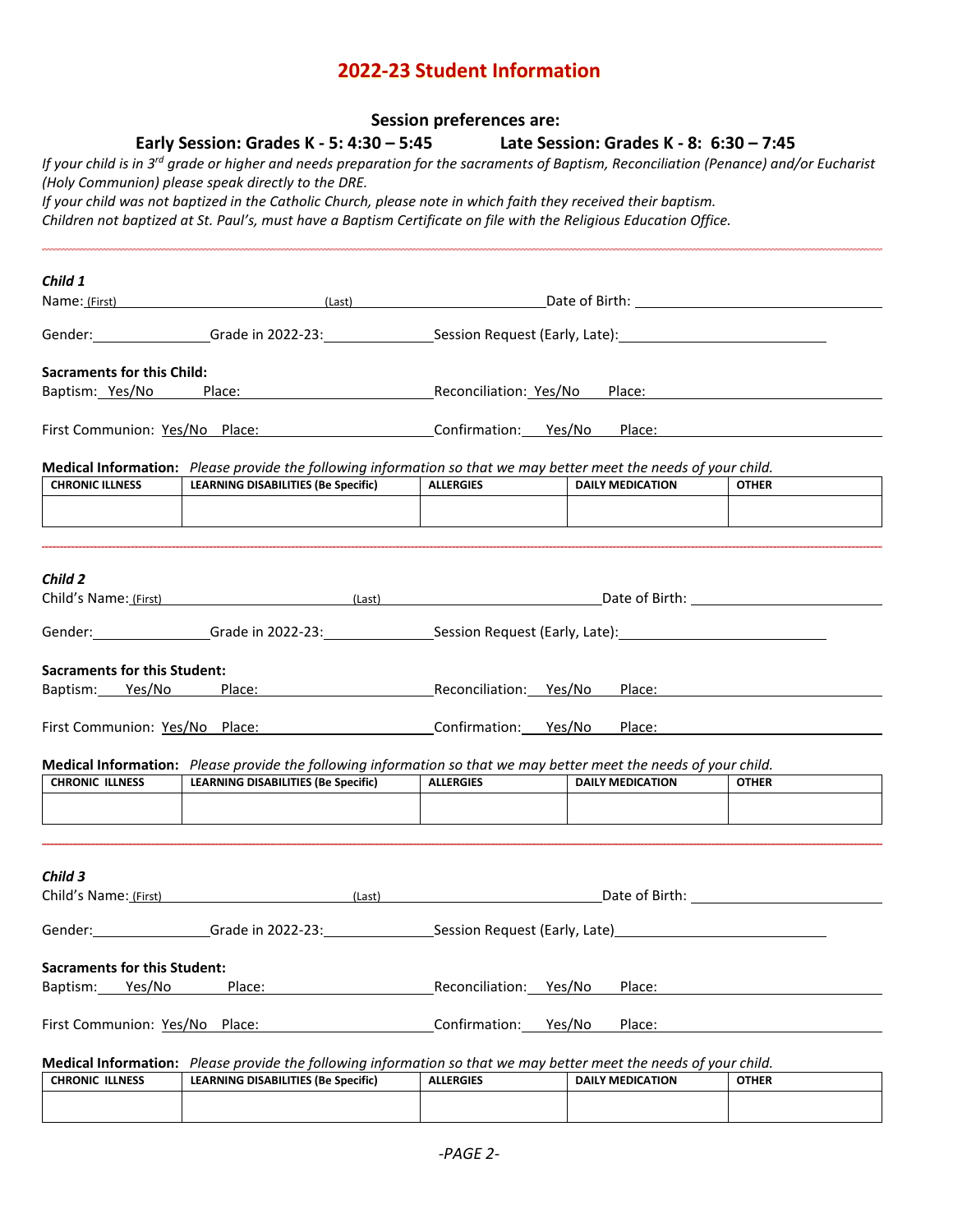| $\frac{1}{2}$<br>Child's Name: (First)                                                                            | (Last)                                                  |                        | Date of Birth: Date of Birth:  |              |
|-------------------------------------------------------------------------------------------------------------------|---------------------------------------------------------|------------------------|--------------------------------|--------------|
| Gender:<br>Grade in 2022-23:                                                                                      |                                                         |                        | Session Request (Early, Late): |              |
| <b>Sacraments for this Student:</b>                                                                               |                                                         |                        |                                |              |
| Baptism: Yes/No Place:                                                                                            |                                                         | Reconciliation: Yes/No | Place:                         |              |
| First Communion: Yes/No Place:                                                                                    |                                                         | Confirmation: Yes/No   | Place:                         |              |
| Medical Information: Please provide the following information so that we may better meet the needs of your child. |                                                         |                        |                                |              |
| <b>CHRONIC ILLNESS</b>                                                                                            | LEARNING DISABILITIES (Be Specific)<br><b>ALLERGIES</b> |                        | <b>DAILY MEDICATION</b>        | <b>OTHER</b> |

| <b>ILLNESS</b><br><b>CHRONIC</b> | <b>LEARNING DISABILITIES (Be Specific)</b> | <b>ALLERGIES</b> | <b>DAILY MEDICATION</b> | <b>OTHER</b> |
|----------------------------------|--------------------------------------------|------------------|-------------------------|--------------|
|                                  |                                            |                  |                         |              |
|                                  |                                            |                  |                         |              |

# **Child Photography Release 2022-23**



**Diocese of Saint Augustine**

Catholic Center 11625 Old St. Augustine Road Jacksonville, Florida 32258 (904) 262-3200

**I hereby grant permission**, without compensation, to the Catholic Diocese of Saint Augustine to use and reproduce photographs and/or video taken of my child. These photographs may be used for news and editorial purposes in publications and other electronic reproductions (websites and video) and/or brochures. In addition, I grant my permission to alter the same photos without restriction and to copyright the same. I hereby release the photographer, the journalists and the publications or media outlets they represent, as well as, the parish/church and/or school involved, the Bishop of the Diocese of St. Augustine, a corporation sole, the Catholic Diocese of Saint Augustine and all of their employees and agents, from all claims and liability relating to said photographs.

Child's Name (Printed):

*Child 4*

Parent or Guardian Signature: \_\_\_\_\_\_\_\_\_\_\_\_\_\_\_\_\_\_\_\_\_\_\_\_\_\_\_\_\_\_\_\_\_\_\_\_\_\_\_\_\_\_\_\_\_\_\_\_\_\_\_\_\_

Date: \_\_\_\_\_\_\_\_\_\_\_\_\_\_\_\_\_\_\_\_\_\_\_\_\_\_\_\_\_\_\_\_